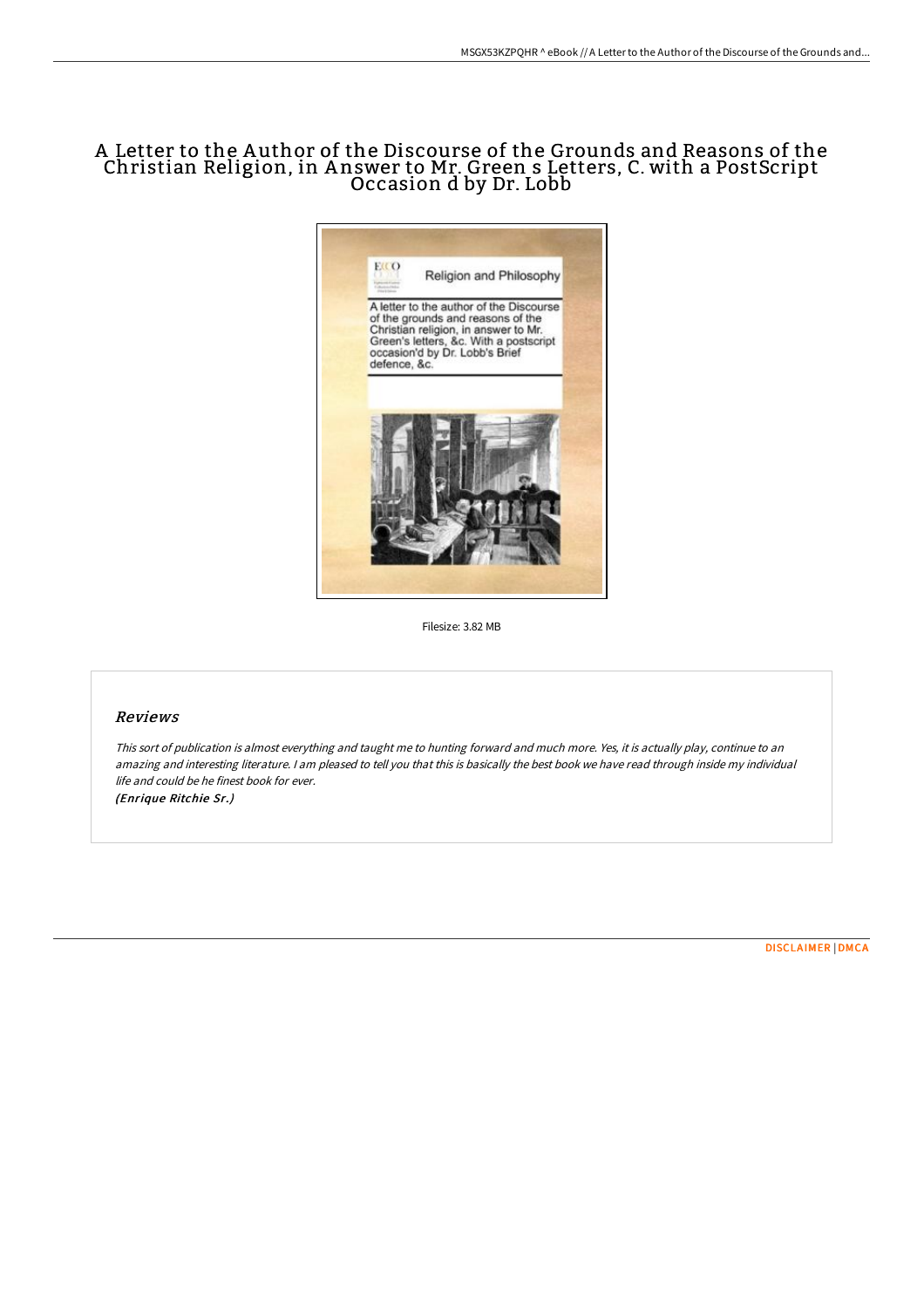#### A LETTER TO THE AUTHOR OF THE DISCOURSE OF THE GROUNDS AND REASONS OF THE CHRISTIAN RELIGION, IN ANSWER TO MR. GREEN S LETTERS, C. WITH A POSTSCRIPT OCCASION D BY DR. LOBB



To get A Letter to the Author of the Discourse of the Grounds and Reasons of the Christian Religion, in Answer to Mr. Green s Letters, C. with a PostScript Occasion d by Dr. Lobb eBook, make sure you follow the web link listed below and download the file or have accessibility to other information which might be highly relevant to A LETTER TO THE AUTHOR OF THE DISCOURSE OF THE GROUNDS AND REASONS OF THE CHRISTIAN RELIGION, IN ANSWER TO MR. GREEN S LETTERS, C. WITH A POSTSCRIPT OCCASION D BY DR. LOBB ebook.

Gale Ecco, Print Editions, United States, 2010. Paperback. Condition: New. Language: English . Brand New Book \*\*\*\*\* Print on Demand \*\*\*\*\*. The 18th century was a wealth of knowledge, exploration and rapidly growing technology and expanding record-keeping made possible by advances in the printing press. In its determination to preserve the century of revolution, Gale initiated a revolution of its own: digitization of epic proportions to preserve these invaluable works in the largest archive of its kind. Now for the first time these high-quality digital copies of original 18th century manuscripts are available in print, making them highly accessible to libraries, undergraduate students, and independent scholars.The Age of Enlightenment profoundly enriched religious and philosophical understanding and continues to influence present-day thinking. Works collected here include masterpieces by David Hume, Immanuel Kant, and Jean-Jacques Rousseau, as well as religious sermons and moral debates on the issues of the day, such as the slave trade. The Age of Reason saw conflict between Protestantism and Catholicism transformed into one between faith and logic -- a debate that continues in the twenty-first century.++++The below data was compiled from various identification fields in the bibliographic record of this title. This data is provided as an additional tool in helping to insure edition identification: ++++Harvard University Houghton LibraryN020214 A discourse of the grounds and reasons of the Christian religion is by Anthony Collins. With an errata slip. The bookseller s name in the imprint is fictitious.London: printed for A. Moore, 1726. [2], xii,83, [1]p.; 8.

B Read A Letter to the Author of the Discourse of the Grounds and Reasons of the Christian Religion, in Answer to Mr. Green s Letters, C. with a [PostScript](http://www.bookdirs.com/a-letter-to-the-author-of-the-discourse-of-the-g.html) Occasion d by Dr. Lobb Online  $\rightarrow$ Download PDF A Letter to the Author of the Discourse of the Grounds and Reasons of the Christian Religion, in Answer to Mr. Green s Letters, C. with a [PostScript](http://www.bookdirs.com/a-letter-to-the-author-of-the-discourse-of-the-g.html) Occasion d by Dr. Lobb